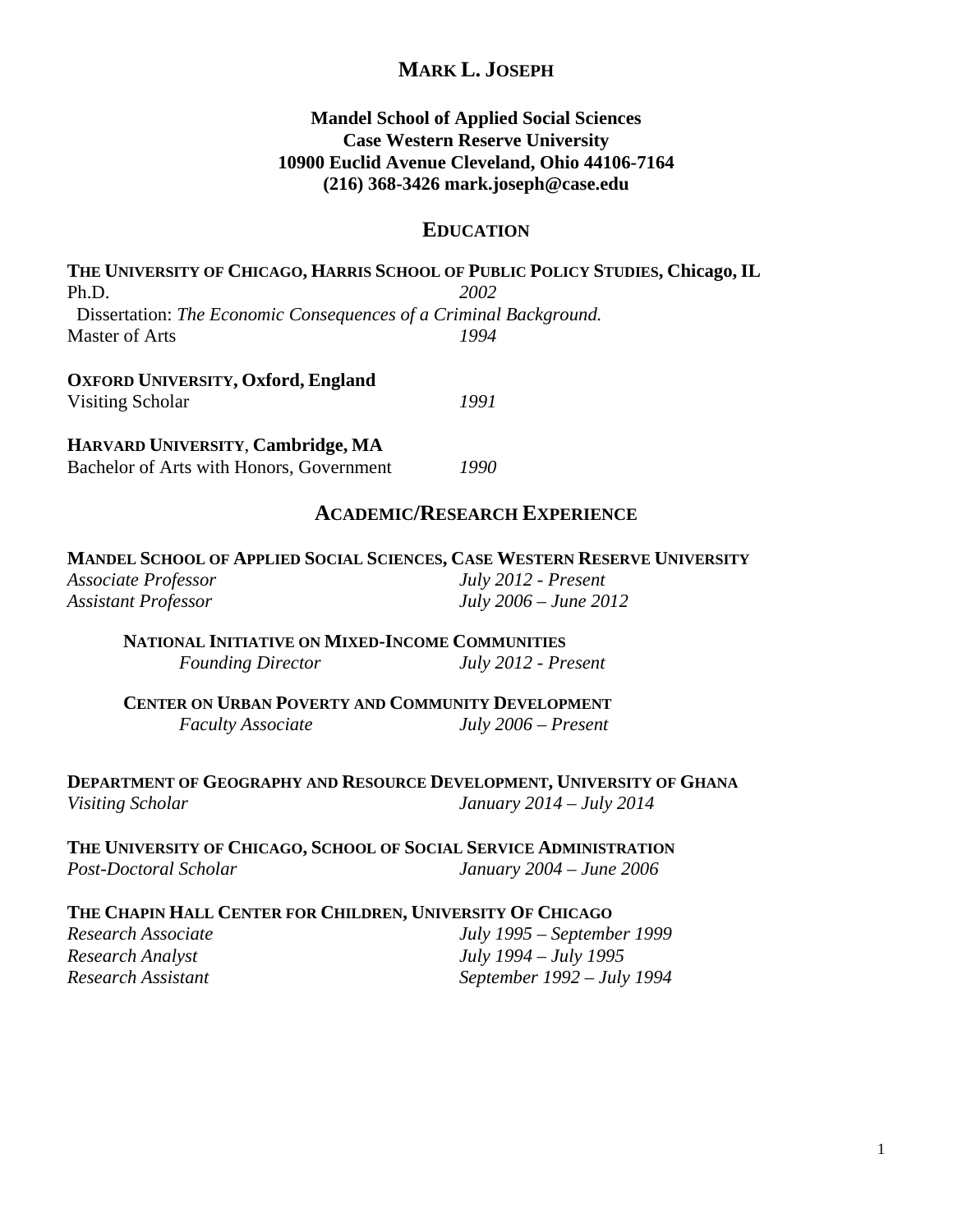#### **BOOKS**

- \*Chaskin, R. J. and M. L. Joseph. 2015. *Integrating the inner city: The promise and perils of mixed-income public housing transformation.* Chicago, IL: University of Chicago Press. [Chapter 8 submitted separately along with entire manuscript.]
- Kubisch, A., Brown, P., Chaskin, R., Hirota, J., Joseph, M. L., Richman, H., & Roberts, M. (1997). *Voices from the field: Learning from comprehensive community initiatives*. Washington, DC: The Aspen Institute.

### **JOURNAL ARTICLES**

- Joseph, M.L. (Forthcoming). Comunidades de ingresos mixtos Una herramienta exitosa para la política anti-pobreza? *Medio Ambiente y Urbanizacion.* Adapted from Joseph, M. L. (2013) Mixed-income symposium summary and response: Implications for antipoverty policy, *Cityscape* and translated into Spanish by Tova M. Solo.
- \*Joseph, M.L. and Yoon, M. (In Press). Mixed-Income Development. *Wiley-Blackwell Encyclopedia of Urban and Regional Studies*.
- Joseph, M.L., Garshick Kleit, R. Latham, N & LaFrance, S. 2016. HOPE SF: San Francisco's Inclusive Approach to Mixed-Income Public Housing Redevelopment. *Shelterforce*.
- Chaskin, R.J. & Joseph, M.L. (2015). Contested space: Design principles and regulatory regimes in mixedincome communities replacing public housing complexes in Chicago. *Annals of the American Academy of Political and Social Science. 660:136-154*, DOI:10.1177/0002716215576113
- Khare, A.T., Joseph, M.L. & Chaskin, R. J. (2014). The enduring significance of race in mixed-income developments. *Urban Affairs Review, 50(4):* DOI: 10.1177/1078087414537608
- Joseph, M. L. (2013). Mixed-income symposium summary and response: Implications for antipoverty policy. *Cityscape. 15(2),*215-221.
- Chaskin, R. J., Sichling, F. & Joseph, M.L. (2013). Youth in mixed-income communities: Context, dynamics, and response. CITIES. Advance online publication. doi: 10.1016/j.cities.2013.03.009.
- McCormick, N., Joseph, M.L. & Chaskin, R.J. (2012). The new stigma of relocated public housing residents: Challenges to social identity in mixed-income developments. *City and Community, 11(3),* 285-308*.*  On-line advance publication: DOI: 10.1177/1078087412450151
- Chaskin, R. J., Khare, A.T. & Joseph, M.L. (2012). Participation, deliberation, and decision-making: The dynamics of inclusion and exclusion in mixed-income developments. *Urban Affairs Review. 48(6),*  863-906. DOI: 10.1177/1078087412450151.
- Chaskin, R. J. & Joseph, M. L. (2012). "Positive" gentrification, social inclusion, and the "right to the city" in mixed-income communities: Uses and expectations of space and place. *International Journal of Urban and Regional Research, 37(2),* 280-302.DOI:10.1111/j.1468-2427.2012.01158.x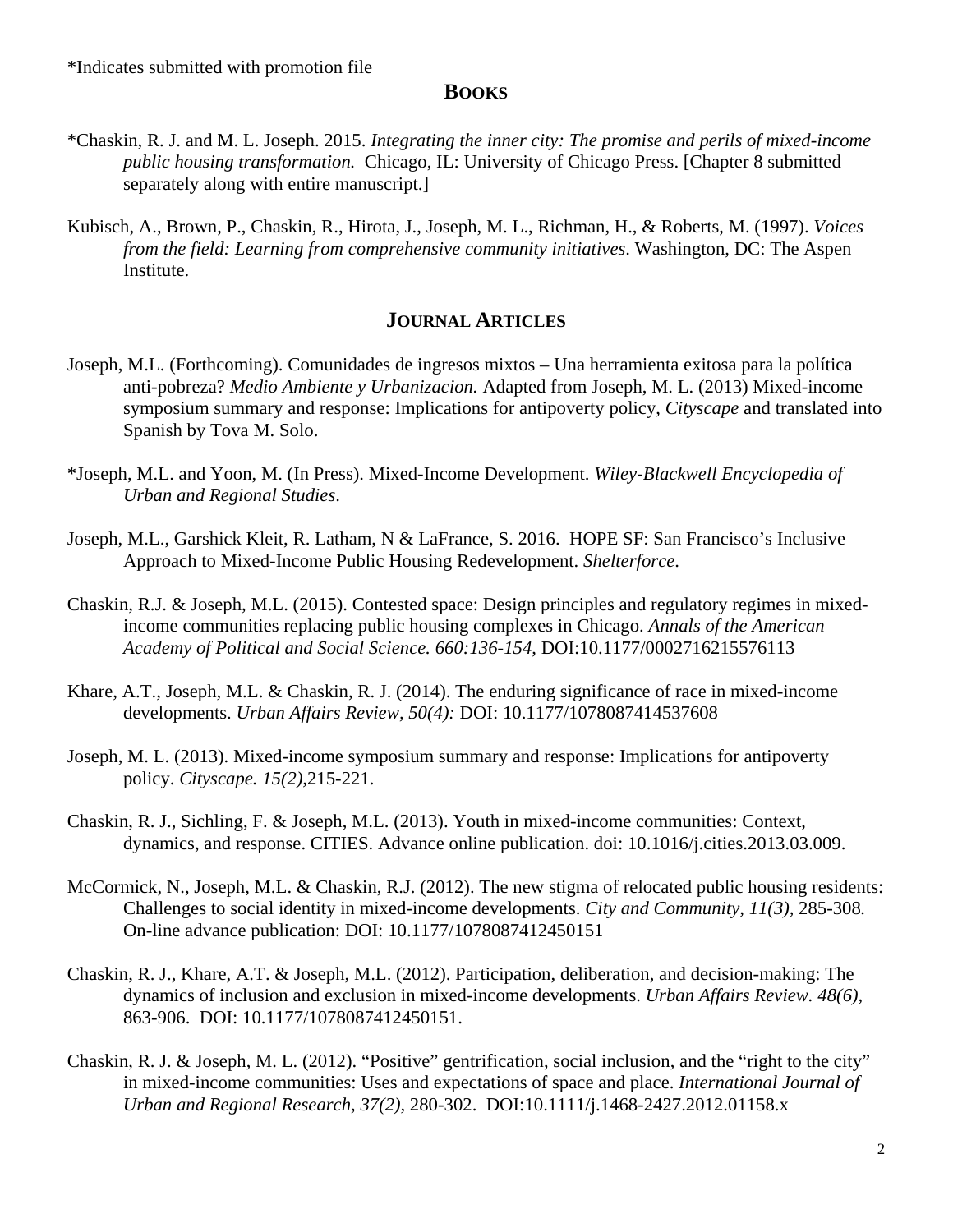- Joseph, M. L. & Chaskin, R. J. (2012). Mixed-income developments and low rates of return: Insights from relocated public housing residents in Chicago. *Housing Policy Debate. 22(3),* 377-406.
- Chaskin, R.J., Joseph, M.L., Voelker S., & Dworsky A. (2012). Public housing transformation and resident relocation: Comparing destinations and household characteristics in Chicago. *Cityscape 14(1)*, 183- 214.
- Chaskin, R. J. & Joseph, M. L. (2011). Relational expectations and emerging reality: The nature of social interaction in mixed-income developments. *Journal of Urban Affairs, 32(2),* 209-237*.* doi: 10.1111/j.1467-9906.2010.00537.x
- Chupp, M. G. & Joseph, M. L. (2010). Getting the most out of service learning: Maximizing student, university and community impact. *Journal of Community Practice, 18(2),* 190-212. doi: 10.1080/10705422.2010.48704
- Joseph, M. L. & Chaskin, R. J. (2010). Living in a mixed-income development: Resident perceptions of the benefits and disadvantages of two developments in Chicago. *Urban Studies, 47(11),* 2347-2366. doi: 10.1177/0042098009357959
- Joseph, M. L. (2010). Creating mixed-income developments in Chicago: Developer and service provider perspectives. *Housing Policy Debate, 20(1),* 91-118*.* doi: 10.1080/10511481003599894
- Chaskin, R. J. & Joseph, M. L. (2010). Building "community" in mixed-income developments: Assumptions, approaches, and early experiences. *Urban Affairs Review, 45(3),* 299-335. doi: 10.1177/1078087409341544
- Joseph, M. L. & Feldman, J. (2009). Creating and sustaining successful mixed-income communities: Conceptualizing the role of schools. *Education and Urban Society, 41(6),* 623-652. doi: 10.1177/0013124508329833
- Joseph, M. L. (2008). Early resident experiences at a new mixed-income development in Chicago. *Journal of Urban Affairs, 30(3*), 229-257*.*
- \*Joseph, M. L., Chaskin, R. J., & Webber, H. S. (2007). The theoretical basis for addressing poverty through mixed-income development. *Urban Affairs Review, 42(3),* 369-409. doi: 10.1177/1078087406294043
- Joseph, M. L. (2006). Is mixed-income development an antidote to urban poverty? *Housing Policy Debate, 17(2),* 209-234.
- Joseph, M. L. (2003). The impact of arrests on earnings: Evidence from the national youth survey. *Chicago Policy Review*, *7(1),* 47-60.
- Chaskin, R. J., Joseph, M. L., & Chipenda-Dansokho, S. (1998). Implementing comprehensive community development: Possibilities and limitations. *Social Work*, *42(5),* 435-444.
- Joseph, M. L. & Ogletree, R. (1998). Community organizing and comprehensive community initiatives. *Journal of Sociology and Social Welfare, 25(1),* 71-80.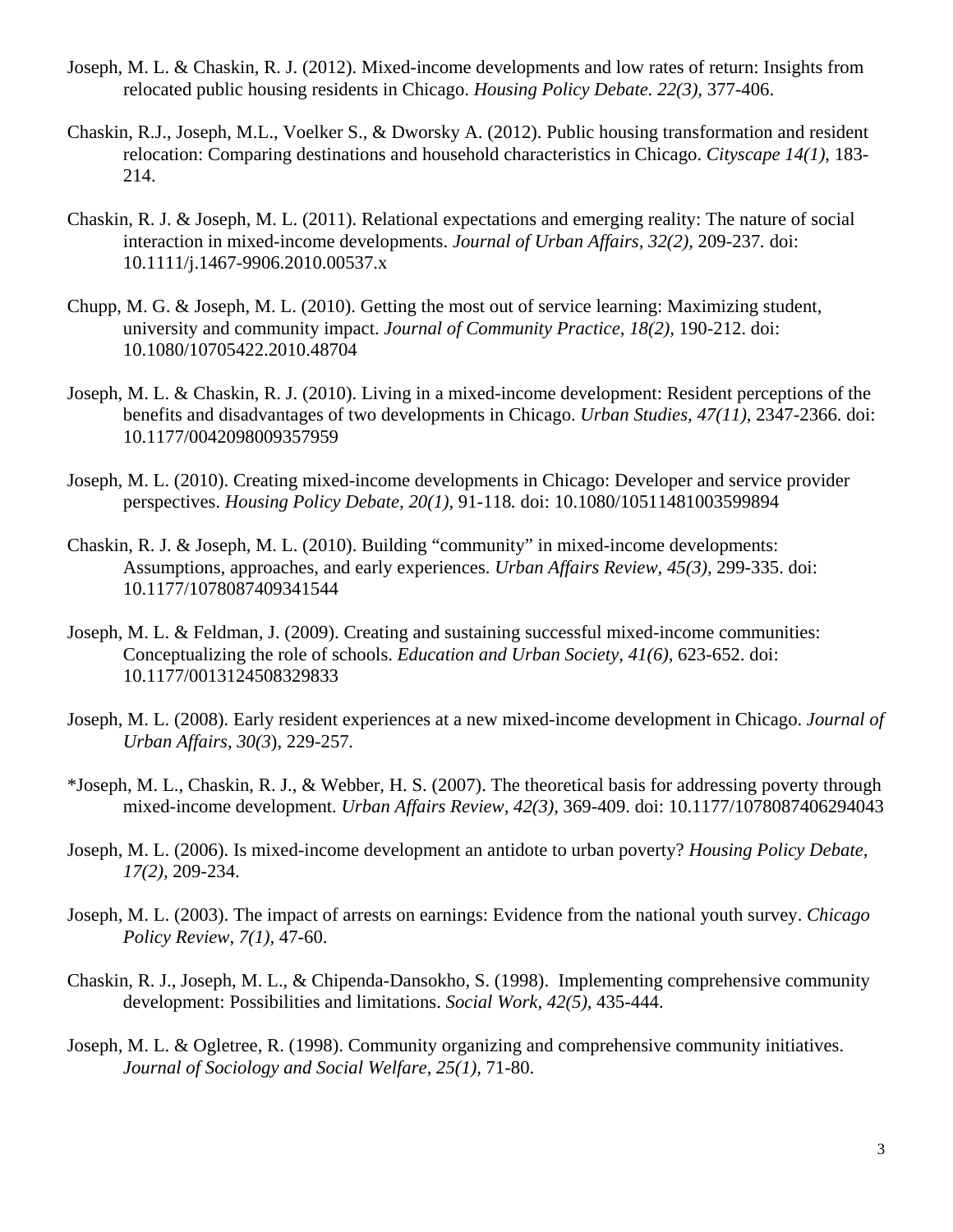## **JOURNAL ARTICLES – WORKING DRAFTS PRESENTED AT CONFERENCES**

- Joseph, M.L., Arthur, I.K. & Owusu, G. Promoting a geography of opportunity in Accra: Drawing lessons from the poverty deconcentration experience in the US.
- Joseph, M.L., Chaskin, R. J. & Kim, J.E. Cross-sector collaboration and mixed-income development: Reconfiguring roles, structures and processes.
- Khare, A.T., Joseph, M.L. & Chaskin, R. J. Community context and the political economy of place: Mixed-income development in a gentrifying urban landscape.
- Garshick Kleit, R. & Joseph, M.L. Navigating the core tensions of public housing transformation: Implications of the Atlanta, Chicago and San Francisco models.

## **BOOK CHAPTERS**

- Joseph, M.L. (In Review). Promoting Poverty Deconcentration and Racial Desegregation through Mixed-Income Development. In M. Metzler and H. Webber, (Eds.), *Toward Solving Segregation: A Policy Agenda for Housing and Urban Neighborhoods.*
- Joseph, M. L. (2013). Is mixed-income development an antidote to urban poverty? in E. Mueller, & R. Tighe, *The affordable housing reader*. New York, NY: Routledge. Reprint.
- Joseph, M. L. (2011). Reinventing older communities through mixed-income development: What are we learning from Chicago's public housing transformation? In H. B. Newberger, E.L. Birch, & S. M. Wachter (Eds.), *Neighborhood and life changes: How place matters in modern America* (pp. 122- 139). Philadelphia, PA: Penn Institute for Urban Research.
- Joseph, M. L. (2010). Beyond "initiatives" for comprehensive community change: Is there a better way to seek impact and sustainability? In A.C. Kubisch, P. Auspos, P. Brown, & T. Dewar (Eds.), *Voices from the field III* (pp. 154-162). Washington, DC: The Aspen Institute.
- Joseph, M. L. (2010). Understanding the economic costs of incarceration for African American males. In W. E. Johnson, Jr. (Ed.), *Social work with African-American males: Health, mental health, and policy*. New York, NY: Oxford University Press.
- Chaskin, R. J., Joseph, M. L., & Chipenda-Dansokho, S. (1998). Implementing comprehensive community development: Possibilities and limitations. In P. Ewalt, E. M. Freeman, & D. L. Poole (Eds.), *Community Building: Renewal, Well-Being, and Shared Responsibility*. Washington, DC: National Association of Social Work Press. Reprinted from *Social Work*, *42(5),* 435-444.

## **POLICY REPORTS, PAPERS AND MONOGRAPHS**

Joseph, M.L. & Gress, T.H. (2015). *Resident services in mixed-income developments*. Cleveland, OH: National Initiative on Mixed-Income Communities.

The Urban Institute. (2014). *Choice Neighborhoods: Baseline Report.* Washington, DC: The Urban Institute.

Joseph, M.L. & Gress, T.H. (2013). *Social dynamics in mixed-income developments*. Cleveland, OH: National Initiative on Mixed-Income Communities.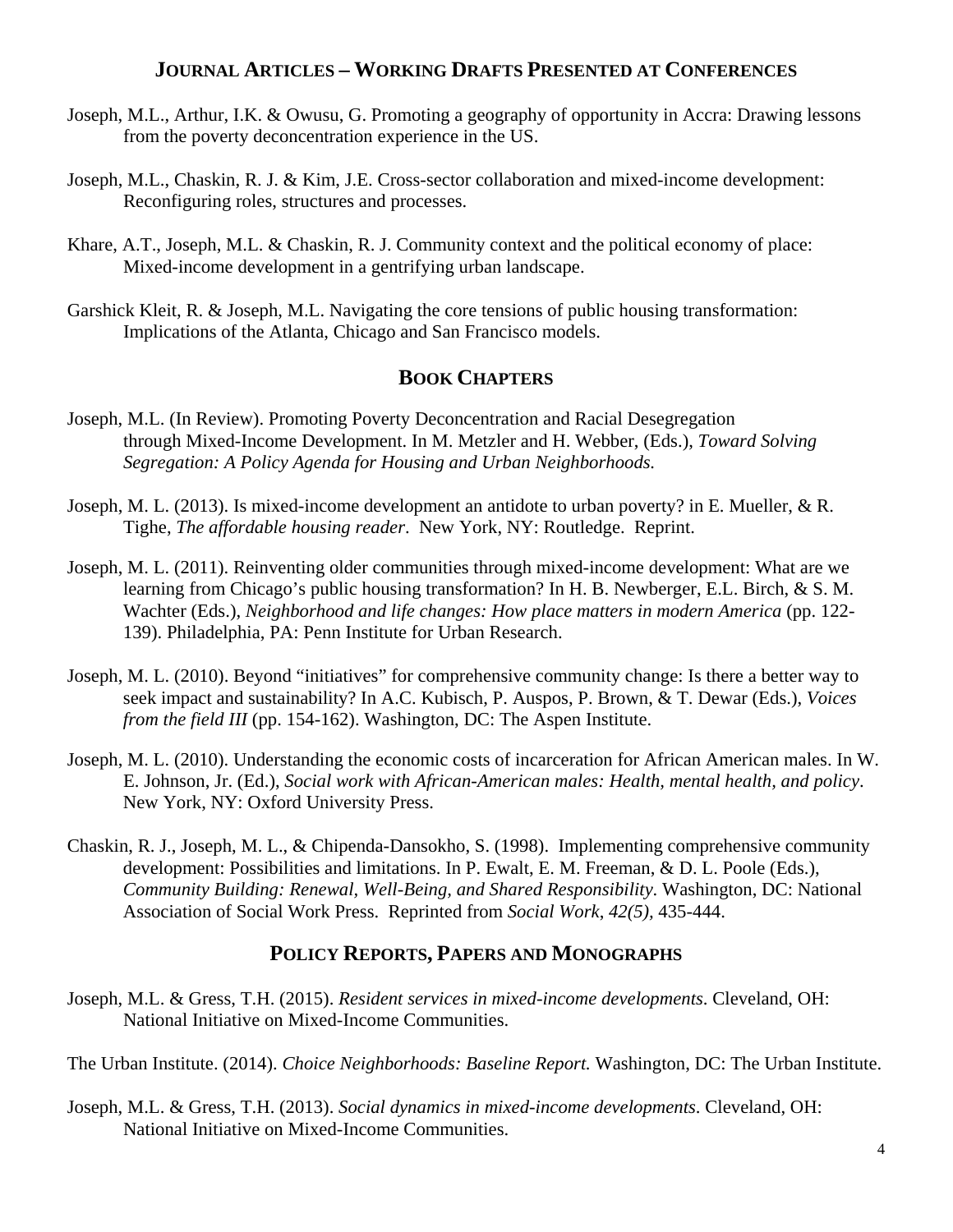- The Urban Institute. (2013). *Developing Choice Neighborhoods: An Early Look at Implementation in Five Sites. Interim Report.* Washington, DC: The Urban Institute.
- Smith, R. E., Kingsley, G. T., Cunningham, M. K., Popkin, S. J., Dumlao, K., Ellen, I.G., Joseph, M. L., & McKoy, D. (2010). *Monitoring success in choice neighborhoods: A proposed approach to performance measurement*. Washington, DC: The Urban Institute.
- Joseph, M. L., & Levy, J. (2002). *Voices from the empowerment zones: Insights about launching large-scale community revitalization initiatives*. Baltimore, MD: The Annie E. Casey Foundation.
- Chaskin, R. J., Joseph, M. L., & Chipenda-Dansokho, S. (1997). *The Ford Foundation's neighborhood and family initiative: The challenge of sustainability*. Chicago, IL: The Chapin Hall Center for Children at the University of Chicago.
- Joseph, M. L., & Ogletree, R. (1996). Community organizing and comprehensive community initiatives. In R. Stone (Ed.), *Core issues in comprehensive community-building initiatives*. Chicago, IL: The Chapin Hall Center for Children at the University of Chicago.
- Chaskin, R. J., Joseph, M. L. (1995). *The Ford Foundation's neighborhood and family initiative: Moving toward implementation*. Chicago, IL: The Chapin Hall Center for Children at the University of Chicago.

# **BOOK REVIEWS**

- Joseph, M. L. (2014). [Review of the book *Climbing Mt. Laurel: The struggle for affordable housing and social mobility*]. *Social Service Review*.
- Joseph, M. L. (2007). [Review of the book *Punishment and equality in America*]. *Social Service Review 81(4),* 712-16. doi: 10.1086/524995

## **RESEARCH AND EVALUATION GRANTS**

The San Francisco Foundation. HOPESF Mixed-Income Initiative Mid-Course Assessment and Evaluation Re-Design, July 2016 – June 2017. \$125,000. *Principal Investigator. [Proposal approved and grant committed.]* 

The American City Coalition. Operating Support for the National Initiative on Mixed-Income Communities and Scan of the Field on Youth in Mixed-Income Developments. July 2016 – June 2017. \$15,000. *Principal Investigator. [Grant committed.]* 

The Cuyahoga County Metropolitan Housing Authority, Choice Neighborhoods Mixed-Income Consultation, May 2016 – July 2016, \$10,000. *Principal Investigator.* 

The Ohio Capital Corporation for Housing. Operating Support for the National Initiative on Mixed-Income Communities. January 2016 – December 2016. \$25,000. *Principal Investigator.*

The Annie E. Casey Foundation. Operating Support for the National Initiative on Mixed-Income Communities, May 2016 – March 2017. \$70,000. *Principal Investigator.*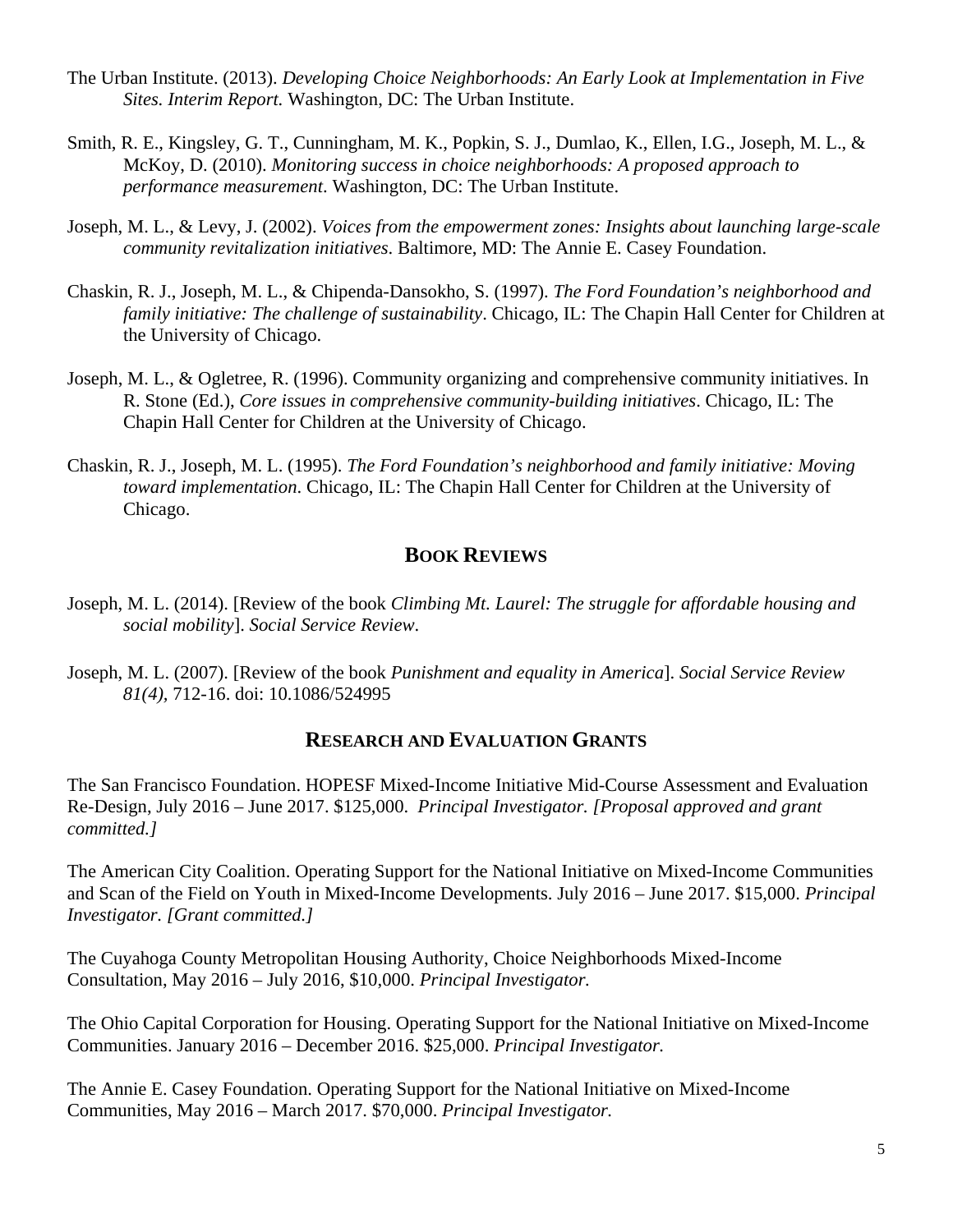The U.S. Department of Housing and Urban Development, National Evaluation of the Jobs Plus Pilot, October 2015 – September 2018. Subcontractor on Evaluation Team led by MDRC, New York, NY. \$200,000. *Co-Principal Investigator.* 

The U.S. Department of Housing and Urban Development, HOPE VI Data Compilation and Analysis, Research Partnership Grant, June 2015 – May 2016. \$73,000. *Principal Investigator.* 

Cleveland Neighborhood Leadership Development Program, Program Evaluation, May – August 2015, \$35,000. *Principal Investigator.*

Cleveland Neighborhood Progress, Organizational Assessment Follow-Up, May – December 2015, \$75,000. *Principal Investigator.*

The Annie E. Casey Foundation. Operating Support for the National Initiative on Mixed-Income Communities, January 2015 – December 2015. \$50,000. *Principal Investigator.* 

The Cuyahoga County Metropolitan Housing Authority, Choice Neighborhoods Mixed-Income Consultation, January 2015 – February 2015, \$10,000. *Principal Investigator.* 

The Annie E. Casey Foundation. Operating Support for the National Initiative on Mixed-Income Communities, May 2014 – December 2014. \$50,000. *Principal Investigator.* 

The Annie E. Casey Foundation. Community Building and Resident Engagement in East Baltimore, May 2014 – December 2014. \$50,000. *Co-Principal Investigator.* 

The Community Builders/Knight Foundation, Learning and Evaluation Plan for Ways and Means at Cascade Village Mixed-Income Development – Grant Extension, May 2014 – April 2015, \$77,000. *Co-Principal Investigator*.

Mandel School of Applied Social Sciences, Research and Training Development Grant. Promoting Upward Mobility in Mixed-Income Developments. January 2014 – December 2014, \$10,000. *Principal Investigator*.

The Ohio Capital Corporation for Housing. Promoting Upward Mobility in Mixed-Income Developments. January 2014 – December 2014. \$15,000. *Principal Investigator.*

The American City Coalition. Promoting Upward Mobility in Mixed-Income Developments. July 2013 – June 2014. \$10,000. *Principal Investigator.* 

The Annie E. Casey Foundation. Promoting Effective Mixed-Income Communities, May 2013 – April 2014. \$100,000. *Principal Investigator.* 

The Cuyahoga County Metropolitan Housing Authority, Choice Neighborhoods Mixed-Income Consultation, June 2013 – December 2013, \$40,000. *Principal Investigator.* 

The John D. and Catherine T. MacArthur Foundation, Youth and Public Housing Transformation, January 2013 – December 2013, \$100,000. *Co-Principal Investigator.* 

The Cuyahoga County Metropolitan Housing Authority, Choice Neighborhoods Mixed-Income Consultation, November 2012 – March 2013, \$17,500. *Principal Investigator.*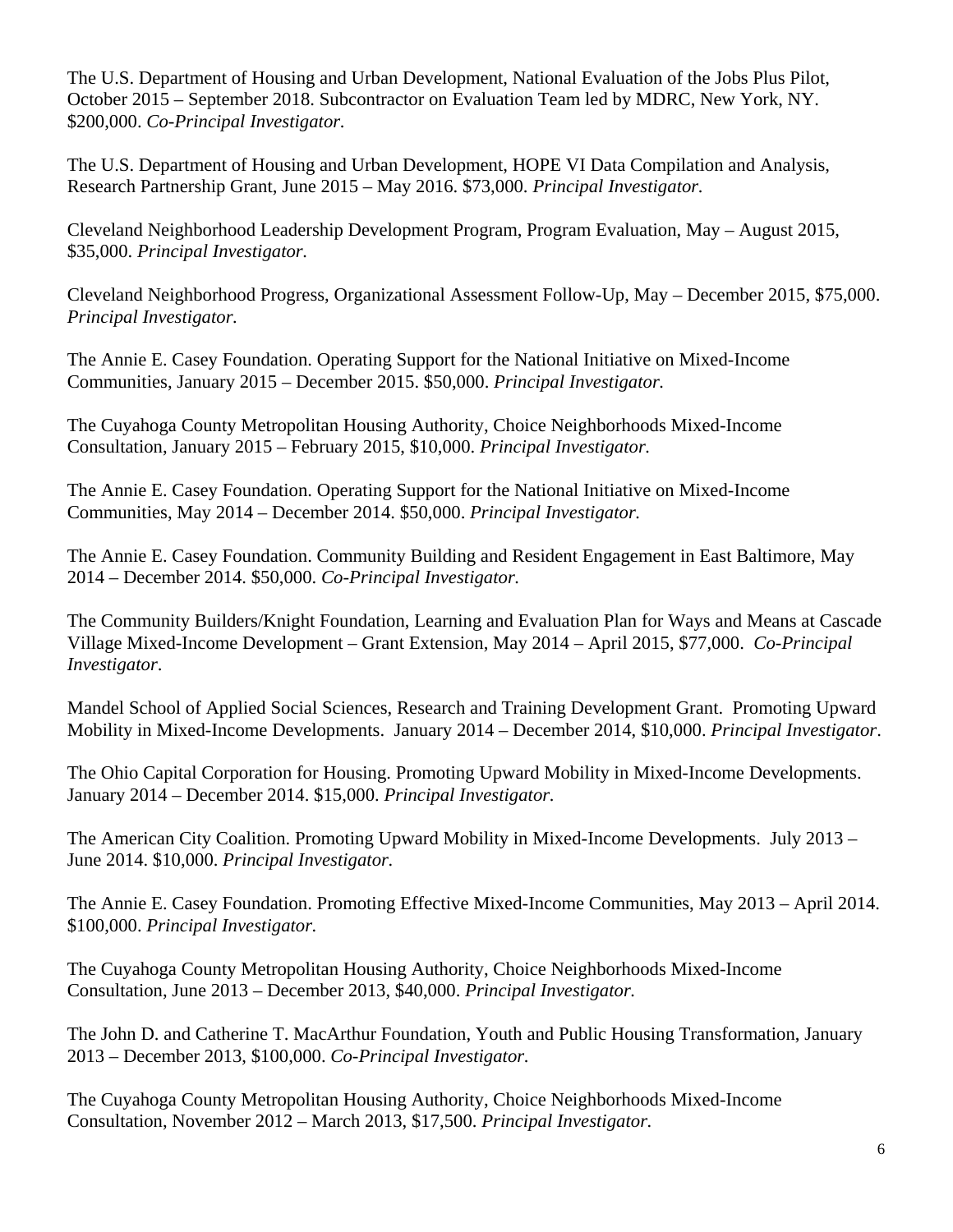The Annie E. Casey Foundation, Urban Strategies Mixed-Income Developments Data Project Phase II, June 2012 – December 2012, \$50,000. *Principal Investigator*.

The San Francisco Foundation. HOPESF Mixed-Income Initiative Local Evaluation, January 2012 – June 2017. \$126,644. *Subcontract as National Advisor to* Learning for Action*.* 

The Annie E. Casey Foundation. Building Effective and Sustainable Community within Mixed-Income Developments, November 2011 – October 2012. \$50,000. *Principal Investigator.* 

U.S. Department of Housing and Urban Development. National Evaluation of the Federal Choice Neighborhoods Mixed-Income Initiative. January 2012 – December 2015. Subcontractor on Evaluation Team led by The Urban Institute, Washington, D.C*.* \$171,858. *Co-Principal Investigator.*

Neighborhood Progress Inc. (NPI), Organizational Assessment of Local Community Development Intermediary, June – September 2011, \$28,000. *Principal Investigator.*

The Community Builders/Knight Foundation, Learning and Evaluation Plan for Ways and Means at Cascade Village Mixed-Income Development, May 2011 – April 2014, \$253,000. *Co-Principal Investigator*.

Center for the Study of Social Policy/The Annie E. Casey Foundation, Urban Strategies Mixed-Income Developments Data Project Phase I, June 2011 – December 2011, \$80,000. *Principal Investigator*.

Mandel School of Applied Social Sciences, Research and Training Development Grant. Anchor Initiatives and Community Building: Developing a Research Design and Proposal. June 2010 – May 2012, \$10,000. *Principal Investigator*.

The John D. and Catherine T. MacArthur Foundation, Building Mixed-Income Communities: Documenting the Experience in Chicago, Phase II, November 2009 – October 2012, \$710,000. *Co-Principal Investigator.* 

Heartland Housing/The Ford Foundation, Early Lessons in Building Mixed-Income Community at Roosevelt Square, Chicago January 2010 – June 2011, \$85,000. *Co-Principal Investigator.* 

The Annie E. Casey Foundation. Building Mixed-Income Communities: Learning from the Experience in Chicago, September 2008 – March 2010. \$105,000. *Principal Investigator.* 

The John D. and Catherine T. MacArthur Foundation, Building Mixed-Income Communities: Documenting the Experience in Chicago, November 2006 – October 2009, \$600,000. *Co-Principal Investigator.*

The U.S. Department of Housing and Urban Development, Evaluation of the Chicago Housing Authority HOPE VI Mentoring Demonstration Program, April 2006 – December 2007, \$50,000. *Principal Investigator.*

The Rockefeller Foundation, Building Mixed-Income Communities: Case Study of Jazz on the Boulevard, 2004-6, \$100,000. *Principal Investigator.*

The Aspen Roundtable on Comprehensive Community Initiatives, Measuring Block-Level Capacity, 2002- 2003, \$50,000. *Principal Investigator.*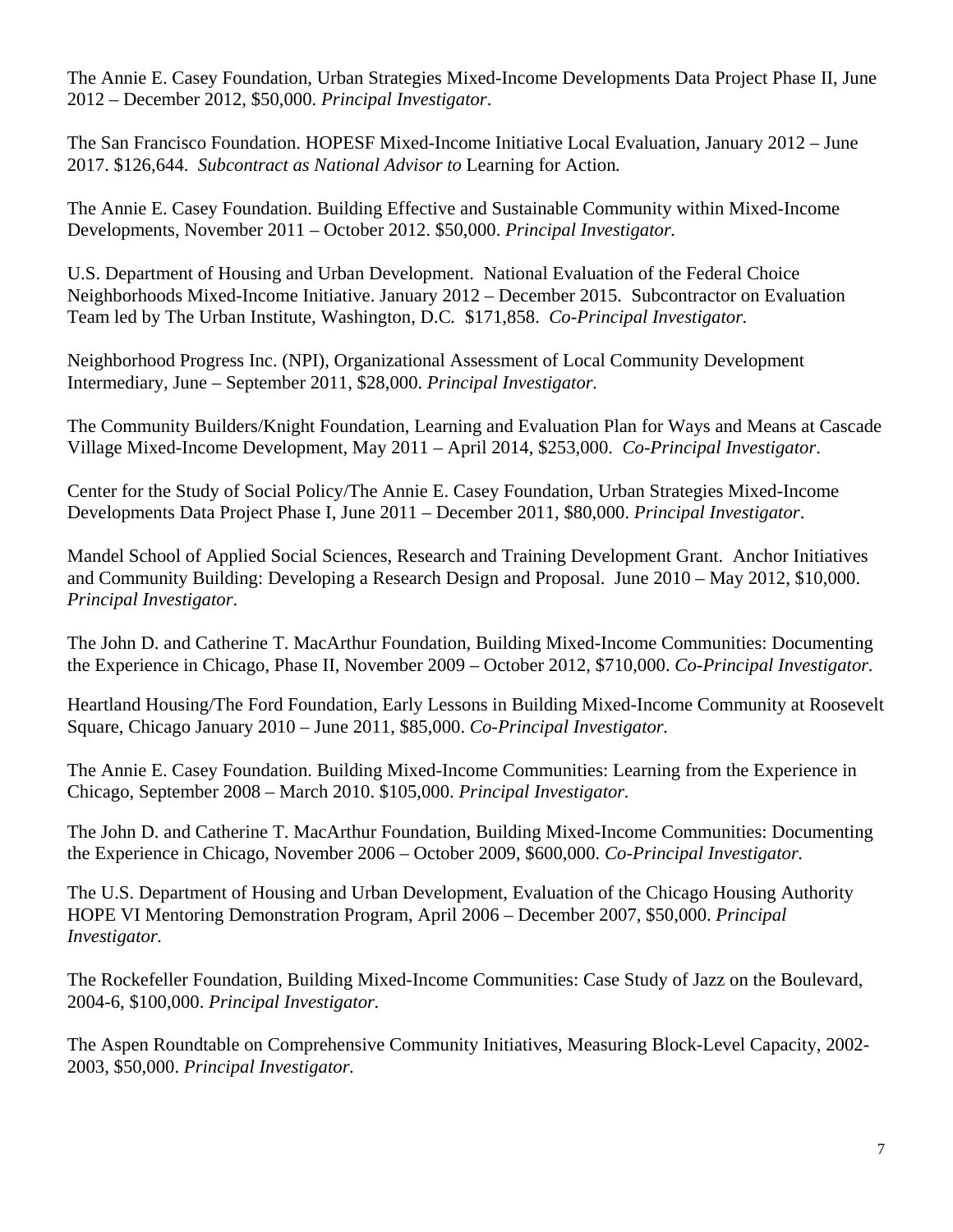## **AWARDS, HONORS AND RECOGNITIONS**

#### **UNIVERSITY OF PENNSYLVANIA**

- Penn Institute of Urban Research Fellow. Appointed 2013

#### **MANDEL SCHOOL OF APPLIED SOCIAL SCIENCES, CASE WESTERN RESERVE UNIVERSITY**

- John A. Yankey Outstanding Teacher of the Year 2011

#### **SAMUEL J. LEFRAK 2009 LECTURER**

- Urban Studies and Planning Program, University of Maryland-College Park

#### **THE URBAN AFFAIRS ASSOCIATION**

- Best Paper Award. Early resident experiences at a new mixed-income development in Chicago. *Journal of Urban Affairs.* Annual Conference 2007

#### **HARRIS SCHOOL OF PUBLIC POLICY STUDIES, UNIVERSITY OF CHICAGO**

- Minorities in Public Policy Studies 2005 Alumnus of the Year - Irving B. Harris Fellowship 1992-1994

**-** Population Research Center Pre-Doctoral Fellowship 1999-2002

### **CHAPIN HALL CENTER FOR CHILDREN, UNIVERSITY OF CHICAGO**

- Scholl Fellowship 1997

#### **OXFORD UNIVERSITY**

 **-** Harlech Scholarship 1990-1

#### **HARVARD UNIVERSITY** 1990

- 
- Stride-Rite Public Service Prize Abramson Research Fellowship
- Phorzeimer Public Service Fellowship
- John Harvard Scholarship Winthrop House Public Service Prize

# **SELECTED CONFERENCE PAPER PRESENTATIONS**

- (2015, September) Navigating the Core Tensions of Mixed-Income Public Housing Transformation. Paper presented at the International Sociological Association, IC-43 Conference, Chicago, IL.
- (2015, April) Promoting a geography of opportunity in Accra: Drawing lessons from the poverty deconcentration experience in the US. Paper presented at the Urban Affairs Association Annual Meeting, Miami, FL.
- (2013, June). Participation, deliberation, and decision-making: The dynamics of inclusion and exclusion in mixed-income developments. Paper presented at the European Network for Housing Research Annual Research Conference, Tarragona, Spain.
- (2012, September) Mixed-Income Development as a Neoliberal Policy Experiment: New Challenges to Cross-Sector Collaboration. Presentation at the After the Crisis Housing Policy Conference, The New School, New York City, New York.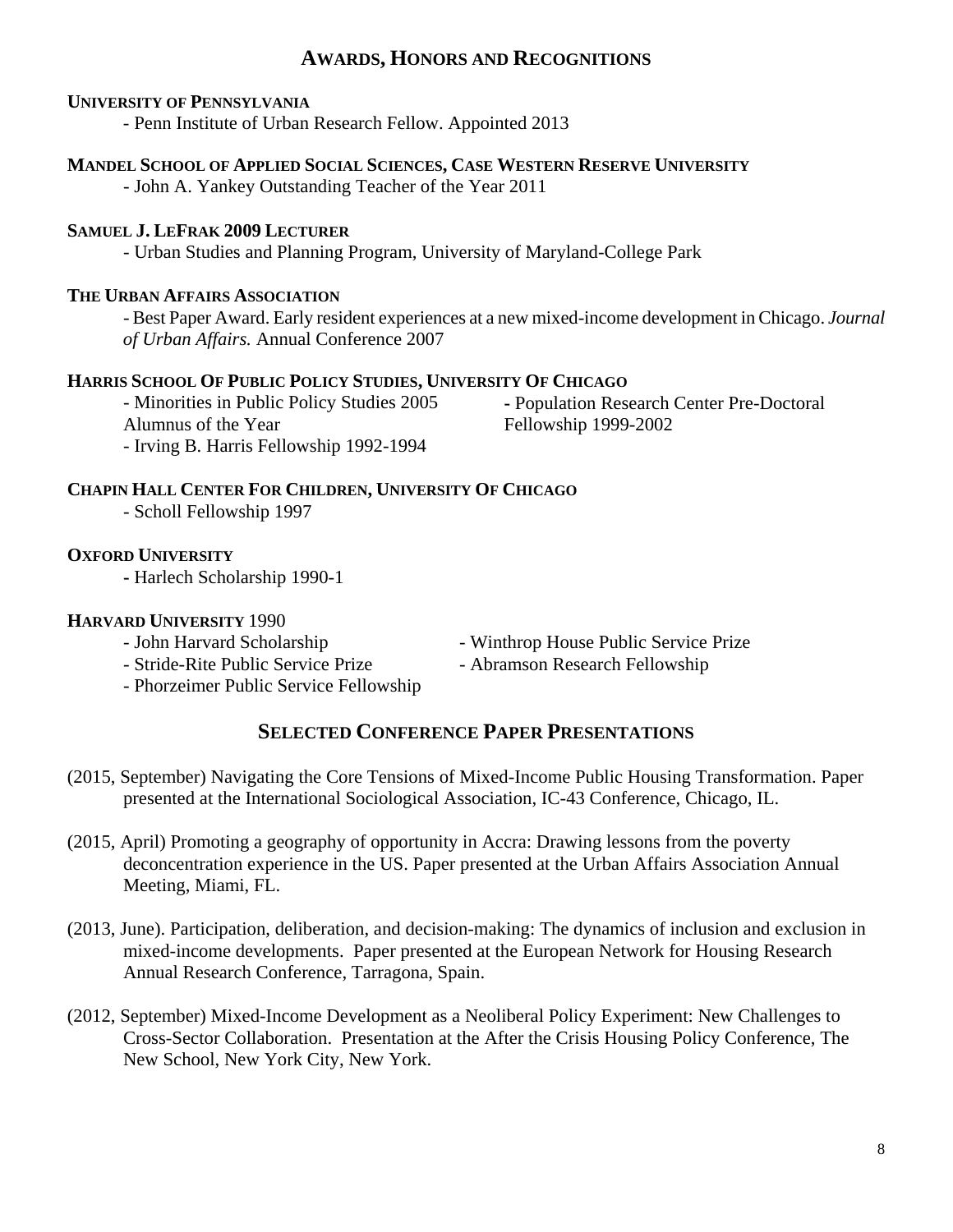- (2012, June). Mixed-Income Development as a Neoliberal Policy Experiment: New Challenges to Cross-Sector Collaboration. Paper presented at the European Network for Housing Research Annual Research Conference, Lillehammer, Norway.
- (2012, March). Mixed-Income Development as a Neoliberal Policy Experiment: Challenges to Cross-Sector Collaboration*.* Paper presented at the Urban Affairs Association Annual Meeting, Pittsburgh, PA.
- (2011, July). The New Stigma of Relocated Public Housing Residents: Challenges to Social Identity in Mixed-Income Developments. Paper presented at the European Network for Housing Research Annual Research Conference, Toulouse, France.
- (2010, April). Mixed-income development: Emerging challenges and implications for policy and practice*.* Panel presentation at the Federal Reserve Community Affairs Office conference, *The changing landscape of community development: Linking research with policy and practice in low-income communities,* Arlington, VA.
- (2010, November). Public housing transformation and resident relocation: Comparing destinations and household characteristics in Chicago*.* In Association of Public Policy Analysis and Management 32nd Annual Research Conference, *Making fair and effective policy in difficult time*, Boston, MA.
- (2010, January). *From public housing to mixed-income housing in Chicago: Insights about residents' decisions to return.* Paper presented at the Society for Social Work Research Annual Conference, San Francisco, CA.
- (2009, March). *Relational expectations and emerging reality: The nature of social interaction in mixedincome developments.* Panel designed and paper co-presented at the Urban Affairs Association Annual Meeting, Chicago, IL.
- (2008, November). *Resident perceptions of life in a mixed-income development.* Paper presentation at the Association of Public Policy Analysis and Management Annual Research Conference, Los Angeles, CA.
- (2008, April)*. Building community in new mixed-income developments: Early strategies, progress and challenges.* Co-presentation at the Urban Affairs Association Annual Meeting, Baltimore, MD.
- (2008, March) Mixed-income developments: What are we learning? Paper presentation at the Philadelphia Federal Reserve Bank 3rd Annual *Reinventing Older Communities: How Does Place Matter?*  Conference.
- (2007, November). *Measuring income diversity.* Panel proposal accepted by the Association of Public Policy Analysis and Management Annual Research Conference, Washington, DC. Included presentation of the paper *Measuring Income Diversity in Cleveland.*
- (2007, April). *Early resident experiences at a mixed-income development.* Paper presentation at the Urban Affairs Association Annual Meeting, Seattle, Washington.
- (2006, April). *The rationale for mixed-income development: Resident and stakeholder expectations in Chicago.* Presentation at the Urban Affairs Association Annual Meeting, Montreal, Canada.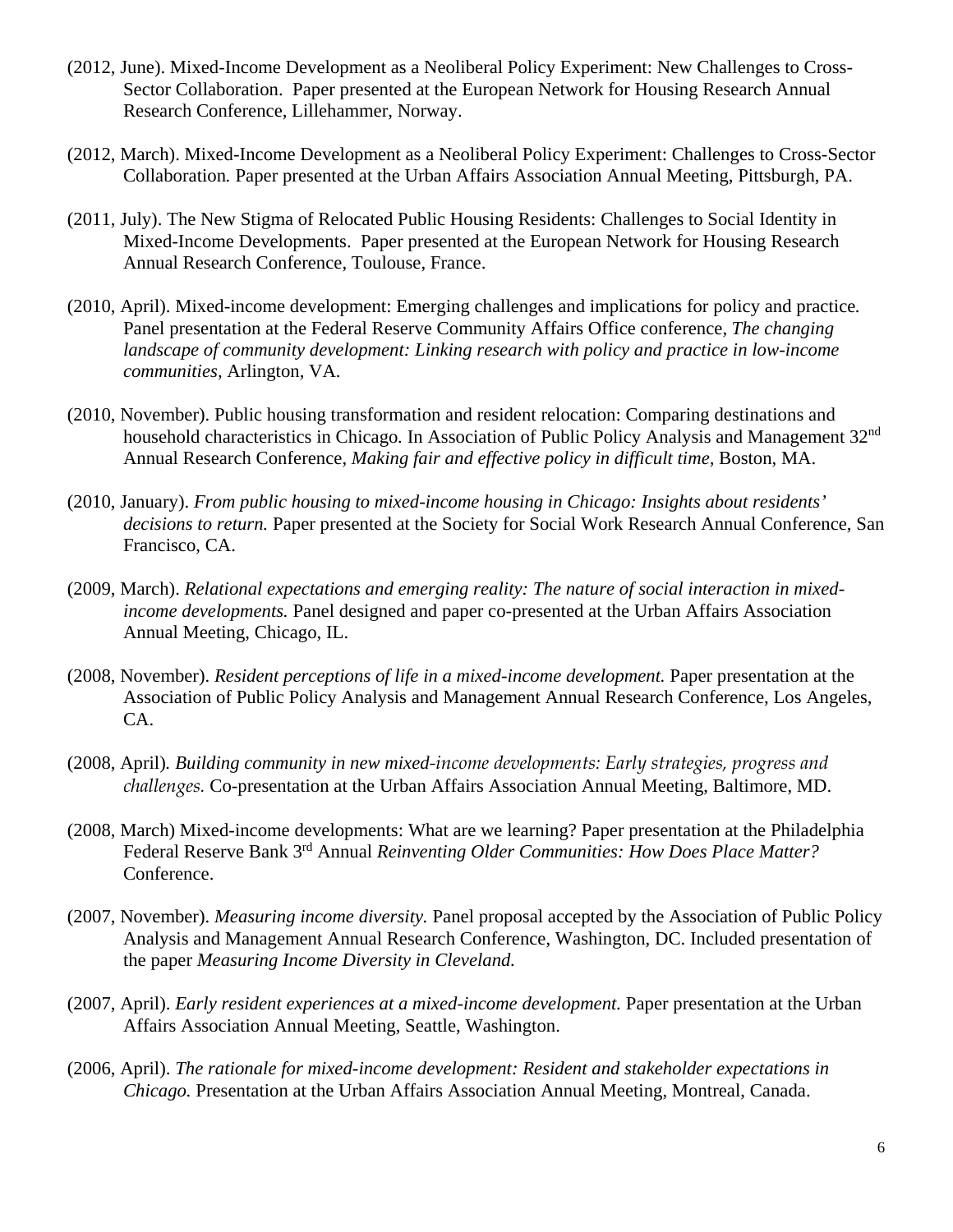- (2005, November). *The theory and emerging practice of mixed-income development.* Panel Proposal accepted by the 2005 Annual Research Conference of the Association for Public Policy Analysis and Management, Washington D.C. Included presentation of the paper: *The theoretical basis for addressing poverty through mixed-income development.*
- (2001, October). *The impact of arrests on earnings: Evidence from the National Youth Survey.* Paper presented at the 2001 Annual Research Conference of the Association for Public Policy Analysis and Management, Washington, D.C.

## **POLICY BRIEFINGS**

- U.S. Department of Housing and Urban Development. Quarterly Staff Meeting. (June 2015). *Mixed-Income Development: A Place-Based Approach to Promoting Upward Mobility*. Panel Presentation. Promoting Upward Mobility. Washington, DC.
- U.S. Department of Housing and Urban Development. Quarterly Staff Meeting. (March 2013). *Dynamics of Mixed-Income Development: Research Findings and Strategic Implications.* Panel Presentation. Dynamics in Mixed-Income Communities. Washington, D.C.
- U.S. Office of Management and Budget and U.S. Department of Housing and Urban Development. (June 2011). *Mixed*‐*Income Development in Chicago: Research Findings and Implications for Choice Neighborhoods.* Research Briefing. Washington, D.C.
- U.S. Housing and Urban Development Office for Policy Development and Research and the Council of Large Public Housing Authorities. (March 2011). *Mixed-income development lessons.* Panel Presentation. Neighborhoods of choice and opportunity: Lessons from the HOPE VI experience and research. Washington, DC.
- U.S. House of Representatives Subcommittee on Housing and Community Opportunity. (July 2009). *Academic perspectives on the future of public housing* (DHHS Publication No. 111-69). Washington, DC: Government Printing Office.

## **OTHER PRESENTATIONS**

- (2016, June). Mixed-Income Development: Lessons Learned and Implications for Policy and Practice. Urban Land Institute Minnesota Region Annual Housing Conference. Minneapolis, MN.
- (2016, May). *Integrating the Inner City* Book Launch. The National Press Club. Washington, DC.
- (2016, May). Mixed-Income Development: Lessons Learned and Implications for Policy and Practice. Urban Land Institute Housing Conference. Boston, MA.
- (2016, April). The Future of Cleveland. Panel Discussion. Cleveland City Club. Cleveland, OH.
- (2016, April). *Integrating the Inner City* Book Launch. The San Francisco Foundation. San Francisco, CA.
- (2016, April). *Integrating the Inner City* Book Launch. Western Institute for Social Research. Berkeley, CA.
- (2016, March). Mixed-Income Development: Lessons Learned and Implications for Policy and Practice.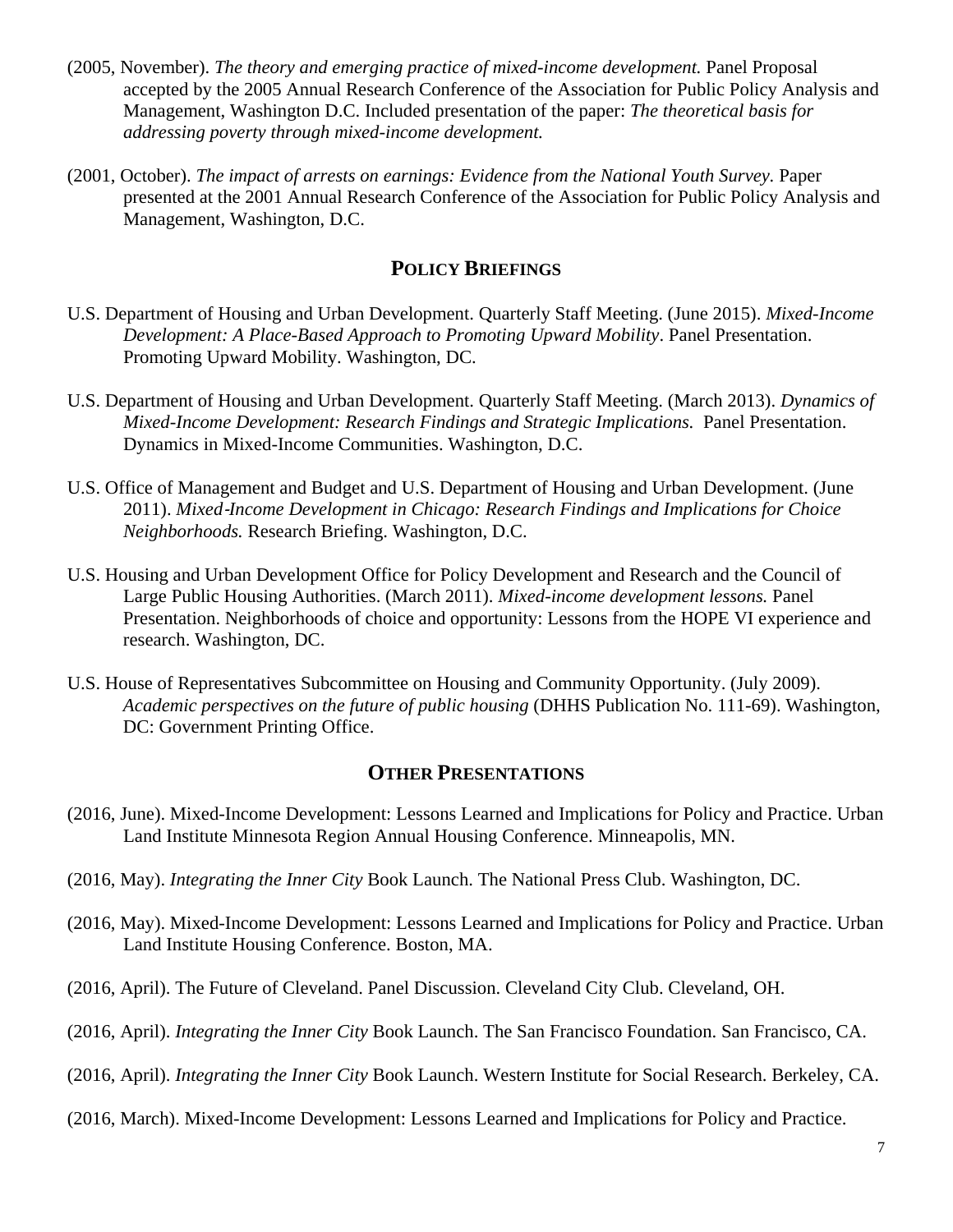Council on Large Public Housing Authorities. Washington, DC.

- (2016, March). Authors Meet Critics: *Integrating the Inner City*. Urban Affairs Association Conference, San Diego, CA.
- (2016, March). Joint Book Discussion: *Untangled* and *Integrating the Inner City*. Schubert Center for Child Development, Case Western Reserve University, Cleveland, OH.
- (2016, March). Mixed-Income Development: Lessons Learned and Implications for Policy and Practice. Housing Association of Nonprofit Developers Workshop Panel. Washington, DC.
- (2016, March). What Will it Take to Achieve True Integration in our Neighborhoods? Case Western Reserve University President's Faculty Spotlight Reception. Cleveland, OH.
- (2016, February). Mixed-Income Development: Lessons Learned and Implications for Policy and Practice. Meet a Professor Series. Regent Park Mixed-Income Development, Toronto, Ontario, Canada.
- (2015, December). *Integrating the Inner City Book* Launch. University of Chicago Urban Network, Chicago, IL.
- (2015, November). *Integrating the Inner City Book* Launch. Mandel School of Applied Social Sciences, Case Western Reserve University, Cleveland, OH.
- (2015, October). Mixed-Income Development Policy: Benefits, Shortcomings and a Call to Action. Inclusive Housing Symposium. Washington University in St. Louis, MO.
- (2015, June). Mixed-Income Development Approaches to Public Housing in the U.S. Presentation to the Future of Public Housing international convening at the University of British Columbia, Vancouver, Canada.
- (2015, February). Successes and Challenges in Mixed-Income Housing: Considering the Relevance for the Housing New York Plan. Panel Presentation at the Healthy Housing, Healthy Communities, Healthy Lives Convening. Furman Center for Real Estate and Urban Policy, New York University.
- (2014, December). Mixed-Income Development: What is the Higher Ground? Presentation to the Prioritizing Place forum at the University of Southern California.
- (2014, May). Integrating the Poor into a Geography of Opportunity: Challenges in the U.S. and Implications for Accra. Presentation to the Department of Geography, University of Ghana at Legon, Accra, Ghana.
- (2013, November). Mixed-income development and urban resilience: Defining success and improving practice. Presentation at the Resilient Cities and Housing Initiative Conference, Massachusetts Institute of Technology.
- (2013, August). Mixed-Income Development: Research Findings and Strategic Implications. Presentation to the Weinland Park Collaborative, Columbus, Ohio.
- (2013, June). Dynamics of Mixed-Income Development: Research Findings and Strategic Implications.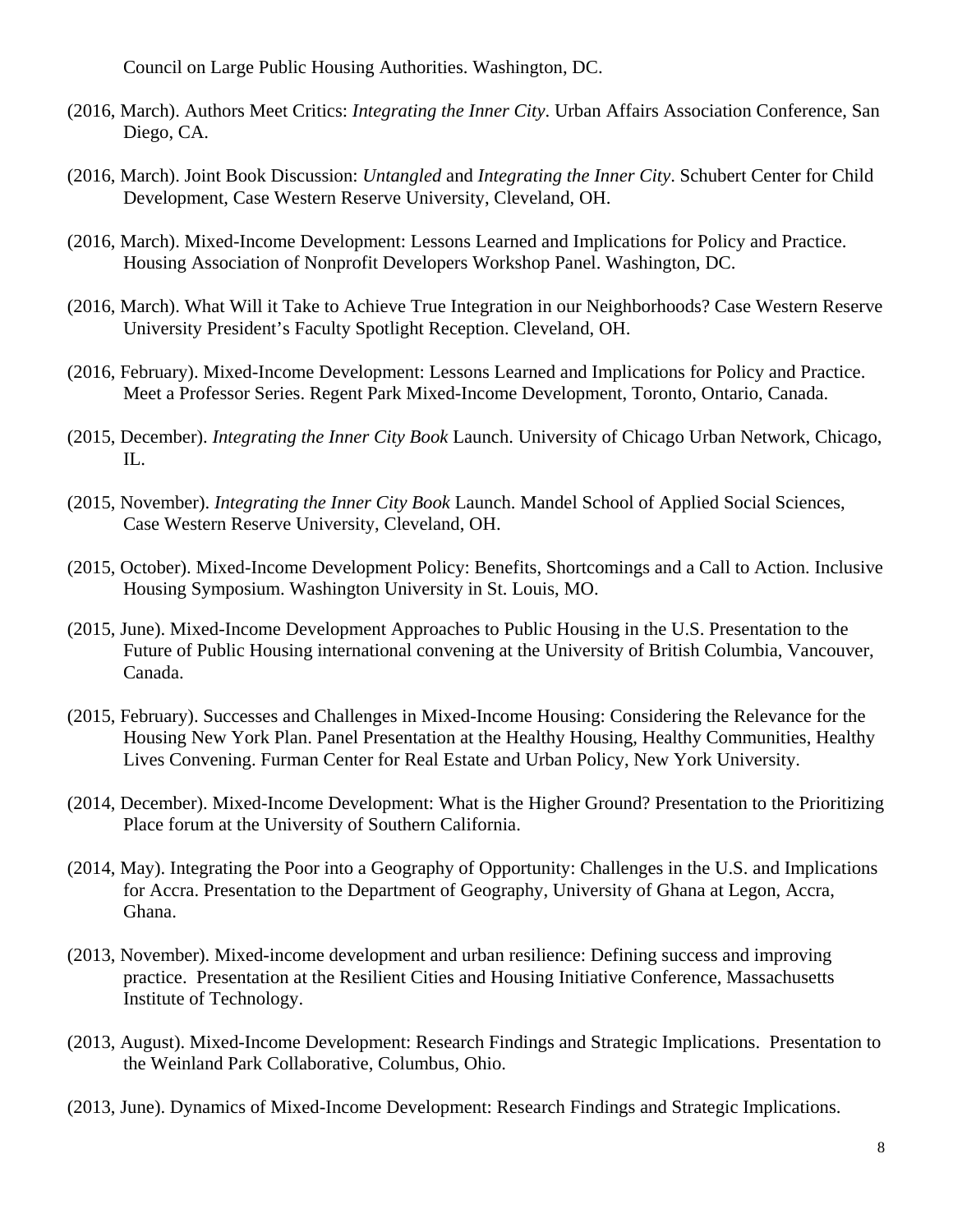Webinar presentation to the American Institute of Architects.

- (2011, March). On-the-ground realities of mixed-income development in Chicago: Operational challenges and social dynamics*.* In Urban Affairs Association 41st Annual Meeting, *Reclaiming the city: Building a just and sustainable future,* New Orleans, LA.
- (2010, October) Anchor institutions and community building. Department of Geography, the University of Ghana – Legon, Accra, Ghana.
- (2010, April). Addressing poverty through place*.* In Chicago Housing Authority, *The Plan at 10.* Symposium on the 10th Anniversary of the Plan for Transformation, Chicago, IL.
- (2009, November). Mixed-income development: Building housing or building community? Promoting impact and sustainability. University of Maryland, Urban Studies and Planning Program. Samuel J. Lefrak Lecture.
- (2009, October). *The possibilities and challenges of mixed-income development: Emerging insights from Chicago.* Research Seminar Federal Reserve Bank of San Francisco.
- (2009, September). *Findings about resident experiences in mixed-income developments.* Panelist. Research Workshop on Public Housing Research in Chicago. John D. and Catherine T. MacArthur Foundation.
- (2009, September). *A new approach to old challenges in Shaker Heights, Ohio: An emerging model of comprehensive community-based school reform.* The Achievement Gap Initiative at Harvard University Parent Leadership Network Workshop.
- (2009, June). *Insights from the Chicago mixed-income study.* Panelist. Council of Large Public Housing Authorities Executive Directors Meeting, Chicago, IL
- (2009, May). *Building and sustaining mixed-income communities.* Panelist. Council on Foundations Annual Conference, Atlanta, GA.
- (2009, March). *Integrating people and place through mixed-income development: Implications for responsible redevelopment.* Panel presentation at the Funders Network for Smart Growth and Livable Communities Annual Conference, Miami, FL.
- (2009, March). *Mixed-income development: What are we learning in Chicago.* Designer and Moderator of Colloquy presentation at the Urban Affairs Association Annual Meeting, Chicago, IL.
- (2008, November). *The possibilities and challenges of mixed-income development*: *Emerging findings from Chicago*. Cleveland Federal Reserve Bank Community Affairs Research Seminar. Social Capital and Social Interactions, Cleveland, OH.
- (2008, June). *Linking people, place and opportunity: The potential benefits and limitations of mixed-income development.* Annie E. Casey Foundation Colloquy, Baltimore, MD.
- (2008, April). *Mixed-income development: Facilitating the right to return.* Colloquy presentation at the Urban Affairs Association Annual Meeting, Baltimore, MD.
- (2008, January). *Making research matter: Building university and community capacity for research*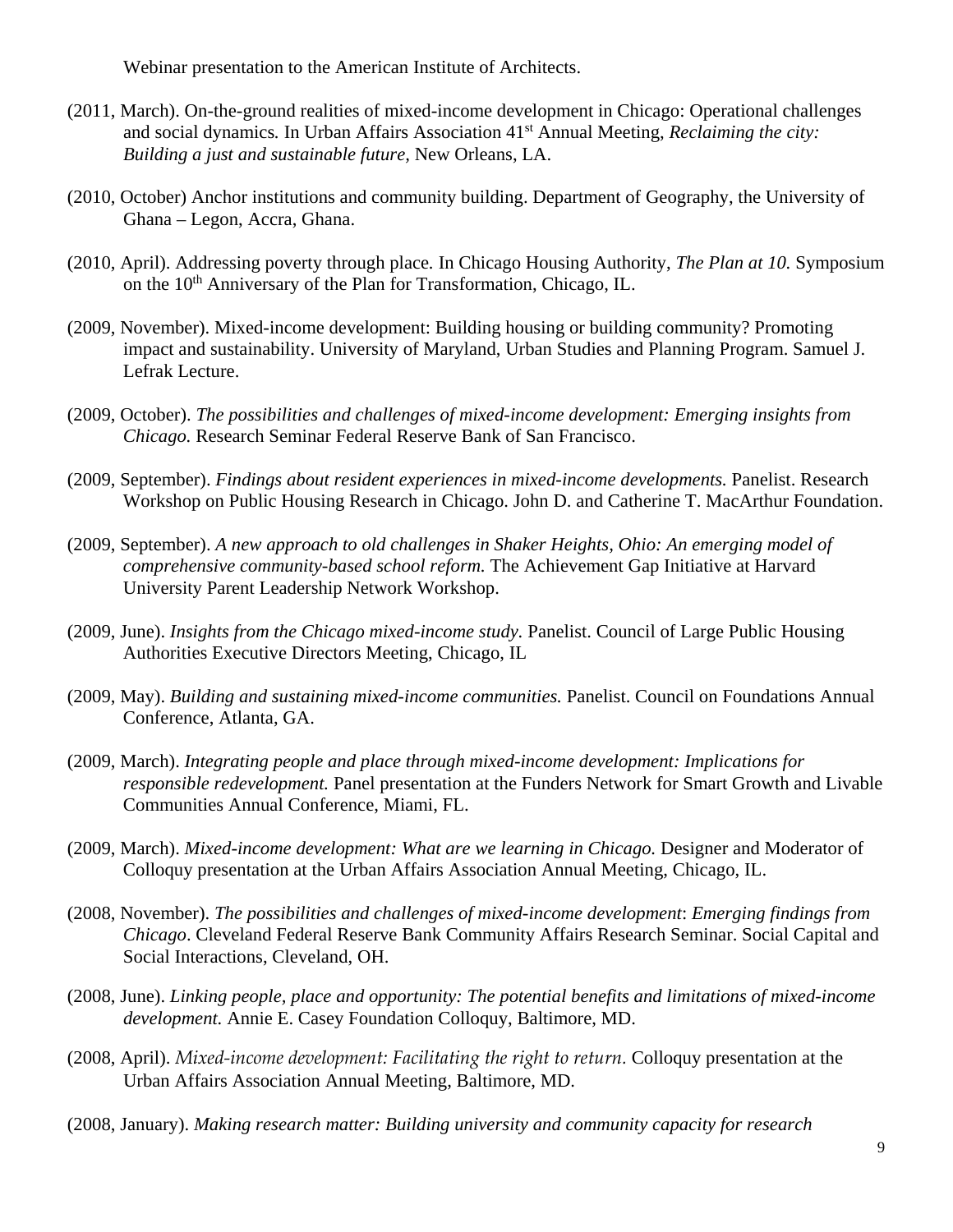*engagement.* Roundtable presentation at the Society for Social Work and Research Annual Conference, Washington, DC.

- (2008, January). *Mixed-income communities theory and practice.* Presentation at the Funders Exchange on Community Change, Poverty Reduction and Prosperity Promotion, San Diego, CA.
- (2007, October). *Reducing concentrated poverty through mixed-income development.* Presentation at the J. MacDonald Williams Institute Annual Conference, Dallas, TX.
- (2007, October). *Learning from mixed-income development in Chicago.* Presentation at the Neighborhood Funders Group conference, Cleveland, OH.
- (2007, July). *Promoting change through comprehensive community initiatives.* Workshop at the Council of International Programs USA Conference*.*
- (2007, May). *Early resident experiences at a mixed-income development.* Presentation at the Mandel Center for Nonprofit Management.
- (2007, April). *Mixed-income development: Theory and practice.* Presentation at Case Western Reserve University Public Affairs Seminar.
- (2005, April). *The theoretical basis for addressing poverty through mixed-income development.* Doctoral Workshop of the School of Social Service Administration at the University of Chicago.
- (2005, April). *The theoretical basis for addressing poverty through mixed-income development.* Presentation at the Mandel School of Applied Social Sciences at Case Western Reserve University.
- (2005, April). *Understanding the economic costs of incarceration for African American males.* Presentation at Social Work and Social Welfare Responses to African American Males: A Symposium of the National Association of Black Social Workers – Chicago Chapter.
- (2005, April). *The theoretical basis for addressing poverty through mixed-income development.* Presentation at the Workshop on Social Structures and Processes in Urban Space at the University of Chicago.
- (2005, March). *The theoretical basis for addressing poverty through mixed-income development.*  Presentation at the Center for Urban School Improvement and the Chapin Hall Center for Children at the University of Chicago.
- (2004, May). *Housing policy, mobility and crime.* Paper Discussant at The National Consortium on Violence Research Conference on Communities, Housing and Crime at Harvard University.
- (2001, May). *The impact of incarceration on earnings: Evidence from the panel study of income dynamics.* Seminar presentation at the Demography Workshop, Population Research Center, University of Chicago.
- (2000, June). *The impact of arrests on earnings: Evidence from the National Youth Survey.* Seminar presentation at the Demography Workshop, Population Research Center, University of Chicago.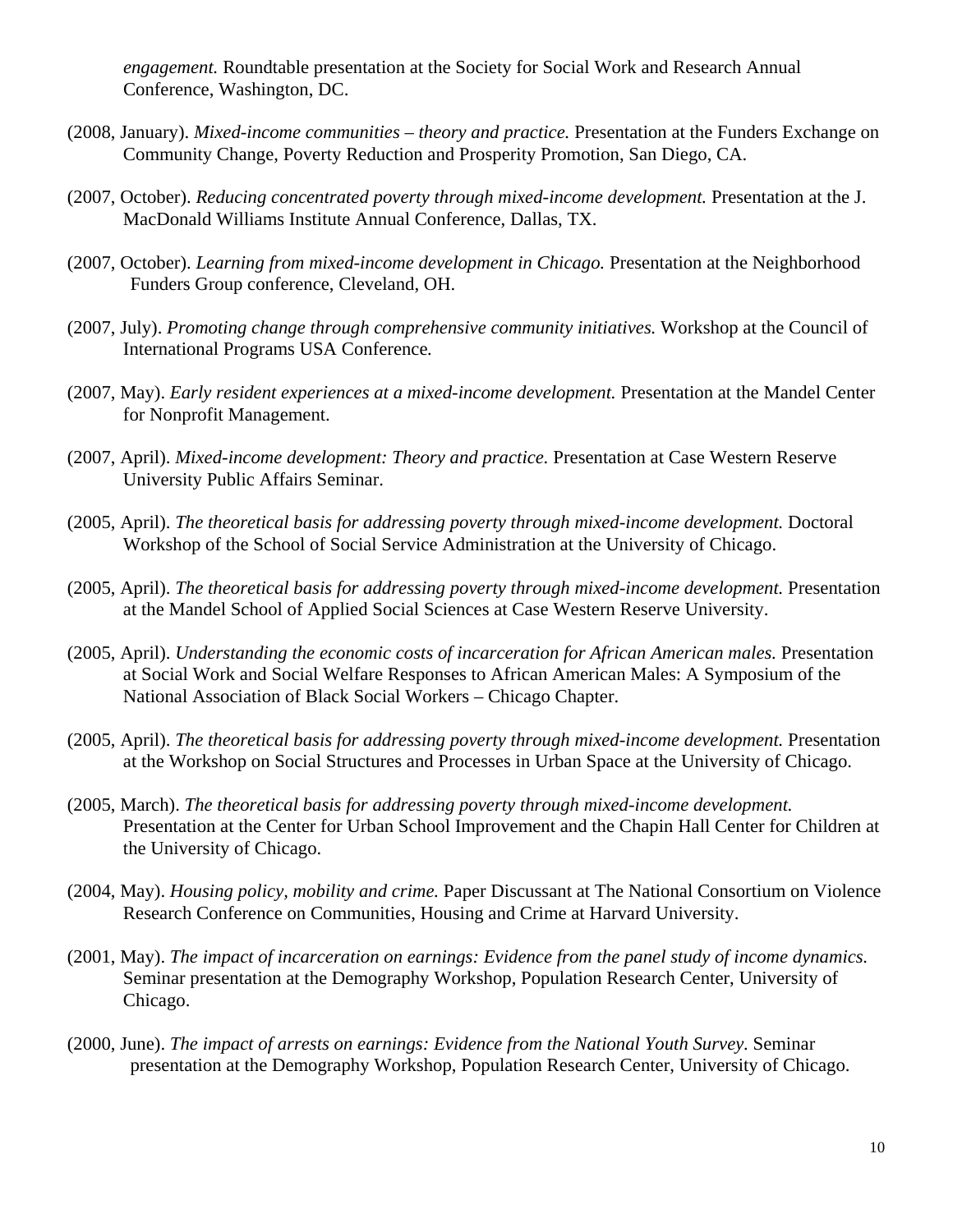## **TEACHING**

Case Western Reserve University – Mandel School of Applied Social Sciences

21st Century Ghana: Culture, Institutions and Development in West Africa (scheduled for May 2017) *Theories of Community Practice, 2015- present Social Policy, 2014-2015 Non-Profit Leadership Dialogues, 2013-2015 Designing and Implementing Social Change, 2013-present Strategies for Designing and Implementing Community and Social Change, 2008-2013 Community and Social Development Perspectives, 2008 Community Organization Development Strategies, 2007*  Online Course Design *Theories of Community Practice, 2016 Planning and Implementing Social Change, 2013* 

University of Chicago – School of Social Service Administration  *Family Support in a Community Context, 2004-6 McCormick-Tribune Urban Fellows Seminar, 2003-6* 

## **SERVICE TO THE FIELD**

*Ghana Journal of Geography,* Editorial Board, 2014 - present *Cityscape*, Advisory Board, 2014 - present *Housing Policy Debate,* Editorial Advisory Board, 2011 – present

#### Peer Reviewer

American Journal of Sociology City and Community **Cityscape** Environment and Planning C Ghana Journal of Geography Housing Studies Housing Policy Debate Journal of Housing and the Built Environment Journal of Urban Affairs Social Networks Social Science Quarterly Social Service Review Urban Affairs Review Urban Geography Urban Studies

## **UNIVERSITY/SCHOOL SERVICE**

Dean Review Committee, 2016 University Budget Committee, 2015 - present Mandel School Steering Committee, 2014 – present Chair, Mandel School Budget Committee, 2015 - present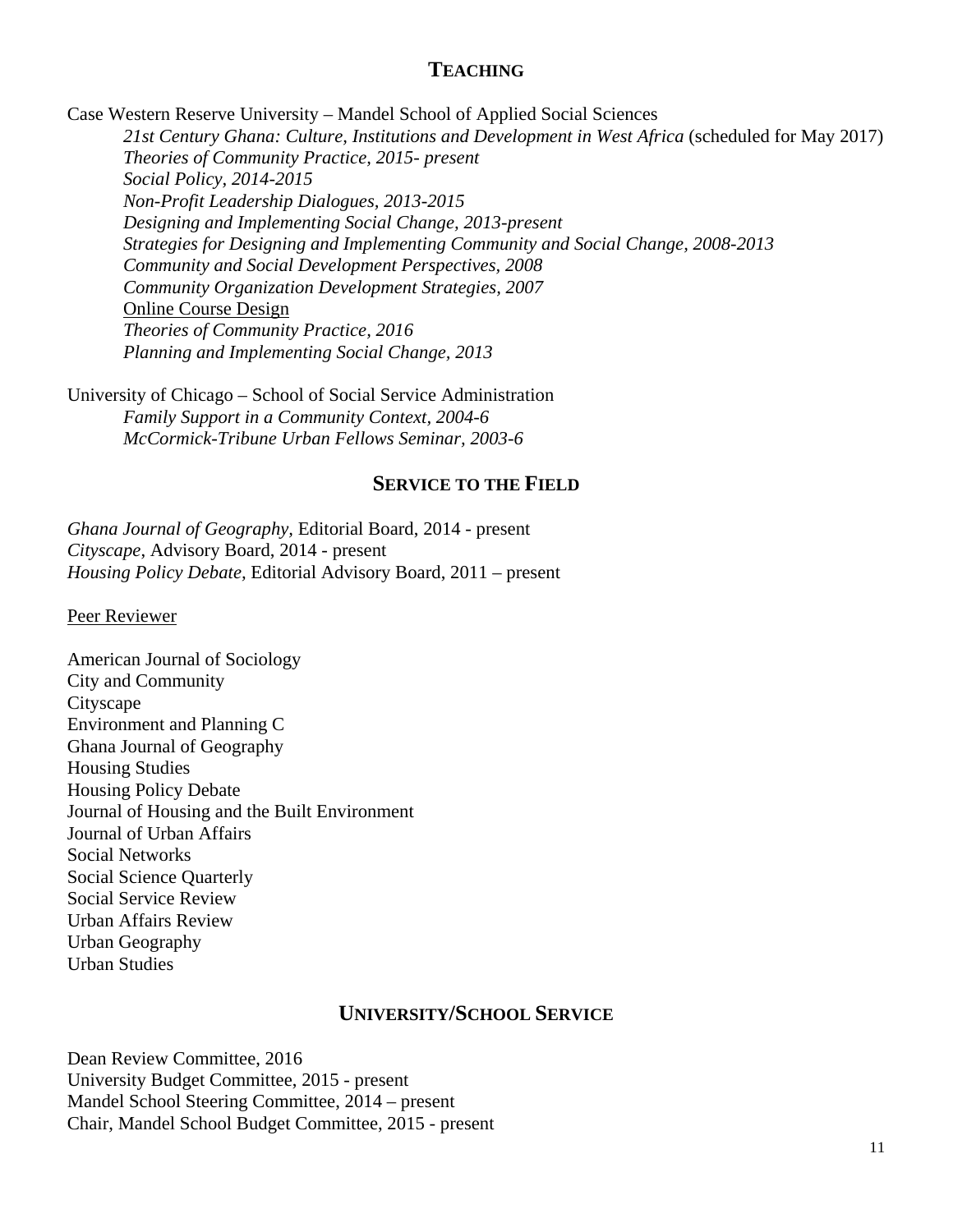Co-Chair, Mandel School Budget Committee, 2014-15 Faculty Senate Executive Committee, 2013 Chair, Mandel School Community Practice for Social Change Concentration, 2012 – 2013 Faculty Senate Ad-Hoc Committee on Special Faculty Appointments, 2012 - 2013 Assistant Professor, Aging Specialization Search Committee, 2011-12 Mandel School Budget Committee – 2011 – present Faculty Senate, 2011 - 2013 Social Justice Institute Leadership Team, 2009 – 2012 Social Justice Institute Voicing and Action Project Subcommittee, 2010 - 2013 Mandel School Research and Training Committee, 2008-2011 Social Justice Faculty Search Committee 2011 Chair, Mandel School Community and Social Development Concentration, 2008 – 2010 Mandel School Library Committee, 2007-2010 University Faculty Diversity Officer Search Committee, 2009 Professor, Community and Social Development Search Committee, 2008-9 Assistant Professor, Community and Social Development Search Committee, 2009 Field Faculty Advisor for Community and Social Development Search, 2008-9 Provost and University Vice President Search Committee, 2008

### **CONSULTANCIES AND CONTRACTS**

HOPE SF Initiative, Office of the Mayor, San Francisco, CA CRC Companies, Arlington, VA Housing Authority of the City of Pittsburgh, PA Southeast Ferguson Community Assessment, Ferguson, MO New Communities Initiative, Office of the Deputy Mayor, Washington, D.C. Cleveland Neighborhood Progress, Cleveland, OH Trek Development, Pittsburgh, OH Newmont Akyem Development Foundation Board of Trustees, Accra, Ghana Neighborhood Leadership Development Program, Cleveland, OH Neighborhood Progress Inc., Cleveland, OH Annie E. Casey Foundation, Center for Community and Economic Opportunity Urban Institute, Metropolitan Housing & Communities Policy Center HOPESF Task Force, San Francisco Mayor's Office of Housing/San Francisco Redevelopment Authority John D. and Catherine T. MacArthur Foundation/Social Science Research Council Raymond John Wean Foundation, Youngstown/Warren, OH St. Luke's Foundation, Cleveland, OH Annie E. Casey Foundation, Policy, Research and Development Unit Aspen Roundtable on Comprehensive Community Initiatives Chicago African-Americans in Philanthropy DePaul University Egan Urban Center Ford Foundation, Worldwide Grantmakers Convening Local Initiatives Support Corporation/Chicago Park District, Chicago, IL North Lawndale Employment Network, Chicago, IL North Lawndale Ex-Offender Support Network, Chicago, IL Prison Action Committee, Chicago, IL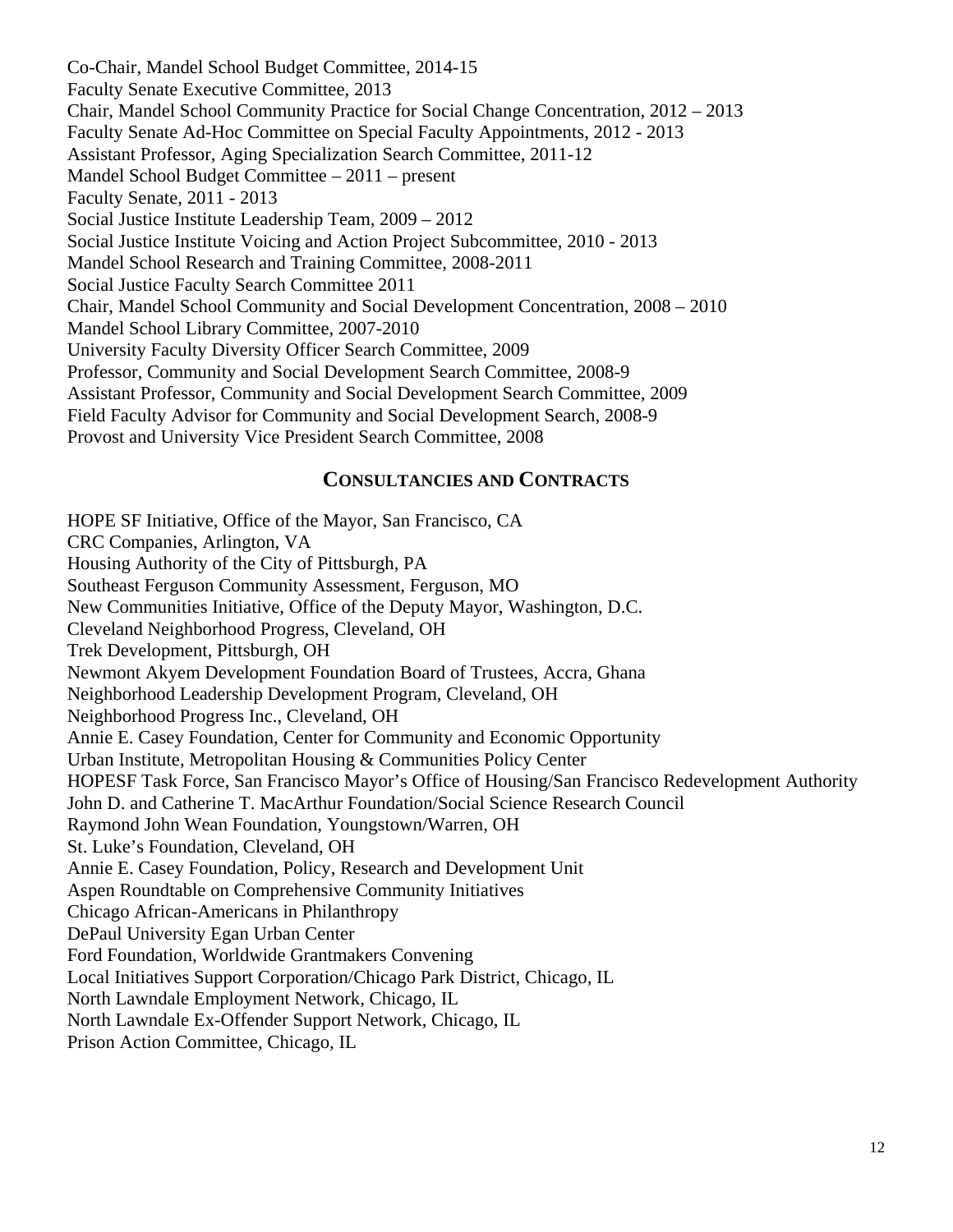### **COMMUNITY DEVELOPMENT ASSOCIATES, INC., Chicago, Illinois**

| Principal        | September 1999 – December 2003 |
|------------------|--------------------------------|
| Senior Associate | August 1998 – September 1999   |

Community Development Associates (CDA) is a professional consulting practice specializing in research and technical assistance to organizations committed to community building and social change. Services include strategic planning, organizational development, board development, program evaluation and community planning. CDA was recognized with a Social Change Entrepreneur grant from the Annie E. Casey Foundation.

## Consulting Grants:

The University of Chicago School of Social Service Administration, Support for the SSA Community Development Program including as subcontractor on the MacArthur Foundation grant: The Social Service Implications of the Public Housing Transformation the Mid-South Region, 2003.

The University of Chicago Office of Community Affairs, Strengthening the University's Relationship with its Neighboring Communities, 2003.

Annie E. Casey Foundation, Assessment of the Technical Assistance Resource Center and Its Support to the Foundation's *Making Connections* Community Change Initiative. 2000-2003.

The Cleveland Foundation, Formative Evaluation of the Neighborhood Connections Small Grants Program. 2002-2003.

John D. and Catherine T. MacArthur Foundation/Steans Family Foundation, Documentation of the Steans Comprehensive Community Initiative in North Lawndale. 1999-2002.

Annie E. Casey Foundation/EZ/EC Foundation Consortium, Lessons Learned Report on the Federal Empowerment Zone Initiative. 2000-2001.

Homan Square Community Center Foundation, Building Community Engagement in the Development and Oversight of the Homan Square Community Center Campus. 1999-2001.

Rockefeller Foundation/Manpower Demonstration Research Corporation, Technical Assistance to the Neighborhood Jobs Initiative, 1999-2001.

## **OTHER PROFESSIONAL EXPERIENCE**

## **THE ATLANTA YOUTH ENRICHMENT PROGRAM, Atlanta, Georgia**

*Founding Director January 1990 – September 1993*  Designed and implemented an educational/cultural enrichment summer program to serve inner-city youth.

### **SAVE THE CHILDREN FEDERATION**, **Burkina Faso, West Africa**

*Program Support Officer*  $O(t)$  *October 1991 – May 1992* Assisted Field Director in planning, evaluation, translation, proposal writing, and reporting.